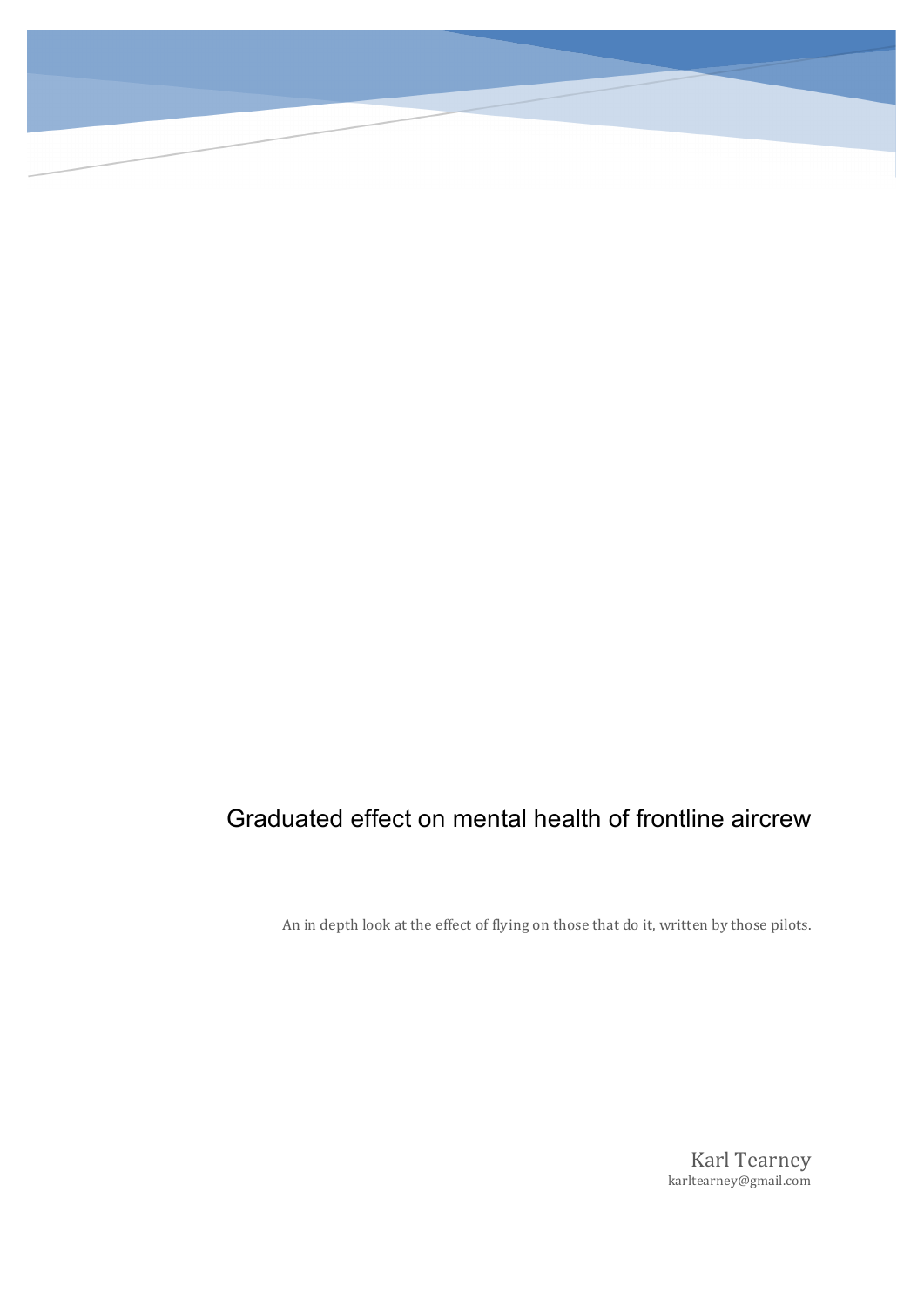# Contents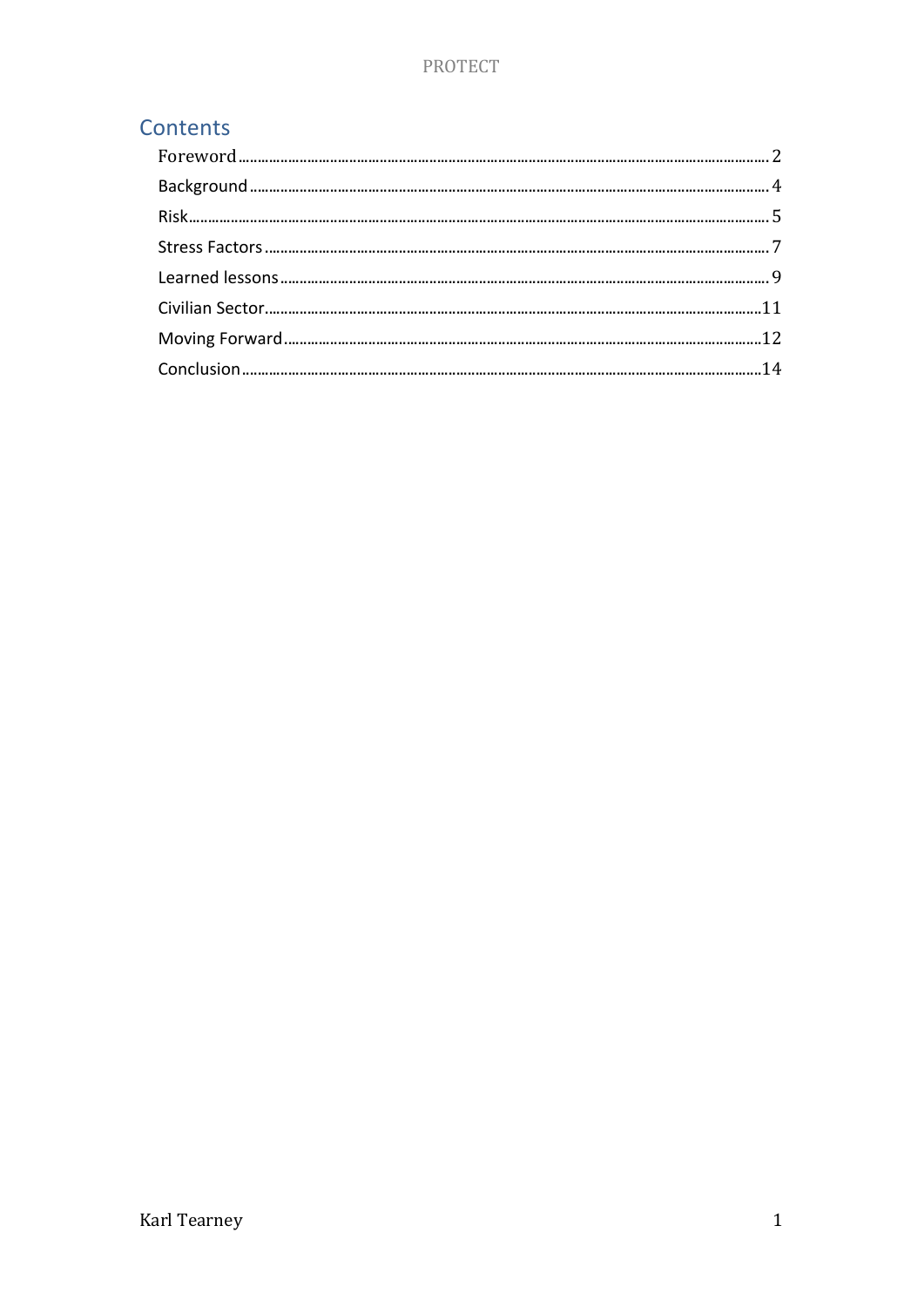### Foreword

*"I am so pleased to be back in contact with Karl. We were out of touch for a very long time and it seems we were working separately on the same root cause to our unquiet minds;* traumatic stress. In my case my usual quiet mind started shouting at me when *watching, from the vantage point of a helicopter, two men I didn't know getting murdered during a funeral by Irish Republicans in Penny Lane in West Belfast and then* providing evidence to enable the conviction of the perpetrators over a number of cases in Crumlin Road Courthouse. The stress of the original event and the subsequent evidence, delivered in open court, *impacted* on me in ways I wasn't going *to* understand until some years later. Sometimes, even now, out of the blue my mind *brings* up images from that spring day and when I talk about the events of that day *my* emotions are still very much on the surface...nearly thirty years on!

*Mine is one event that triggers strong emotions in me, but this isn't always the case,* when you read Karl's paper you will note the cumulative affect or impact of the *multiple events from sorties flown on operations in different parts of the world over many* years. The lack of support with mental health injuries from the wider army and *from the corps, that we both belonged to, is staggering but when you analyse it is* not very surprising. The Ministry of Defence knows it is a problem but is unwilling or *unable to acknowledge it as this would mean properly dealing with this at all rank levels* of the military and across all services. This would mean applying more trained *resources* to work on the problem at a time when neither the expertise nor the *money is prioritised to it*.

It's awareness of mental health issues that helps foster discussions within the barrack room, crew room, medical room or indeed any place that service personnel meet to *have a casual chat about it. Alternatively, when the battle scars run deep, it is the* need for available therapy, without the stigma often associated with mental health *issues that has to happen.* 

*This paper should help promote the discussions at all levels and ought to be seen as an* aid to normalising the topic of mental health injury. It is only when a mental *injury* is part of normal discussions is it seen in the same light as a physical injury. Les *Cameron"*

Having flown in multiple theatres operationally as left seat Aircrewman Observer on Lynx Mk7 and having read Karl's honest and frank description of his experiences I *found* that more than one point resonates with my personal experiences as a British Army Aviator. Stress was never discussed in any depth and any failings were seen as weakness rather than simple human error and there was never an opportunity to discuss the root cause of any issues. I enjoyed my flying career immensely overall and I miss the euphoria that can't be explained to any mere mortal. But that's the point, we are all mortal and this needs to be acknowledged. It's an odd thing to do and I have total respect for anyone who straps in and does it day to day but there is a fundamental need to ensure that all aspects of a flying soldier's life is allowed to be

Karl Tearney 2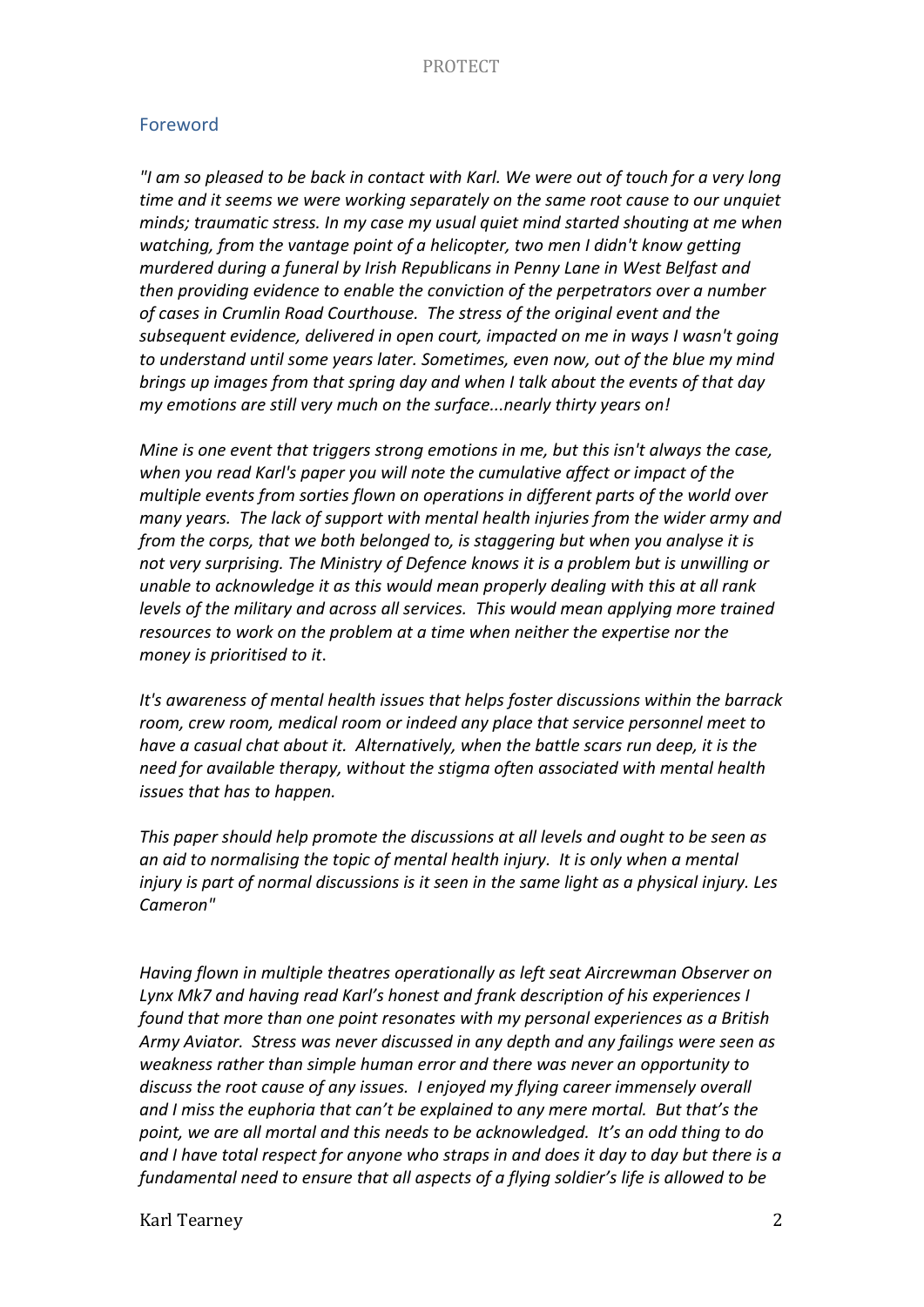expressed and reviewed to maximise CRM and operational capability. Karl's experiences could be perceived at the more extreme end of what can go wrong but *the lessons that can be learned for all are no less relevant. Andy 'Sonny' Liston*

# "Trauma is personal. It does not disappear if it is not validated. When it is ignored or *invalidated the silent screams continue internally heard only by the one held captive.* When someone enters the pain and hears the screams healing can begin."

After a long career flying rotary aircraft with the Army Air Corps I suffered what my psychiatrist called delayed onset Post Traumatic Stress Disorder (PTSD) and have spent the past 3 years undergoing Trauma Therapy (TT). This has been very problematic given the obscure nature of being a front line pilot within the MOD and I hope this paper might go some way to help reduce other Aircrew suffering the same or similar. It is not my intent to write this in an accusatory form but simply to highlight the way things have been and to hopefully provide a basis on how Aircrew might be afforded better care in the future.

I wanted to personally thank those colleagues and friends that have given input into this paper, without your support this could not have been completed.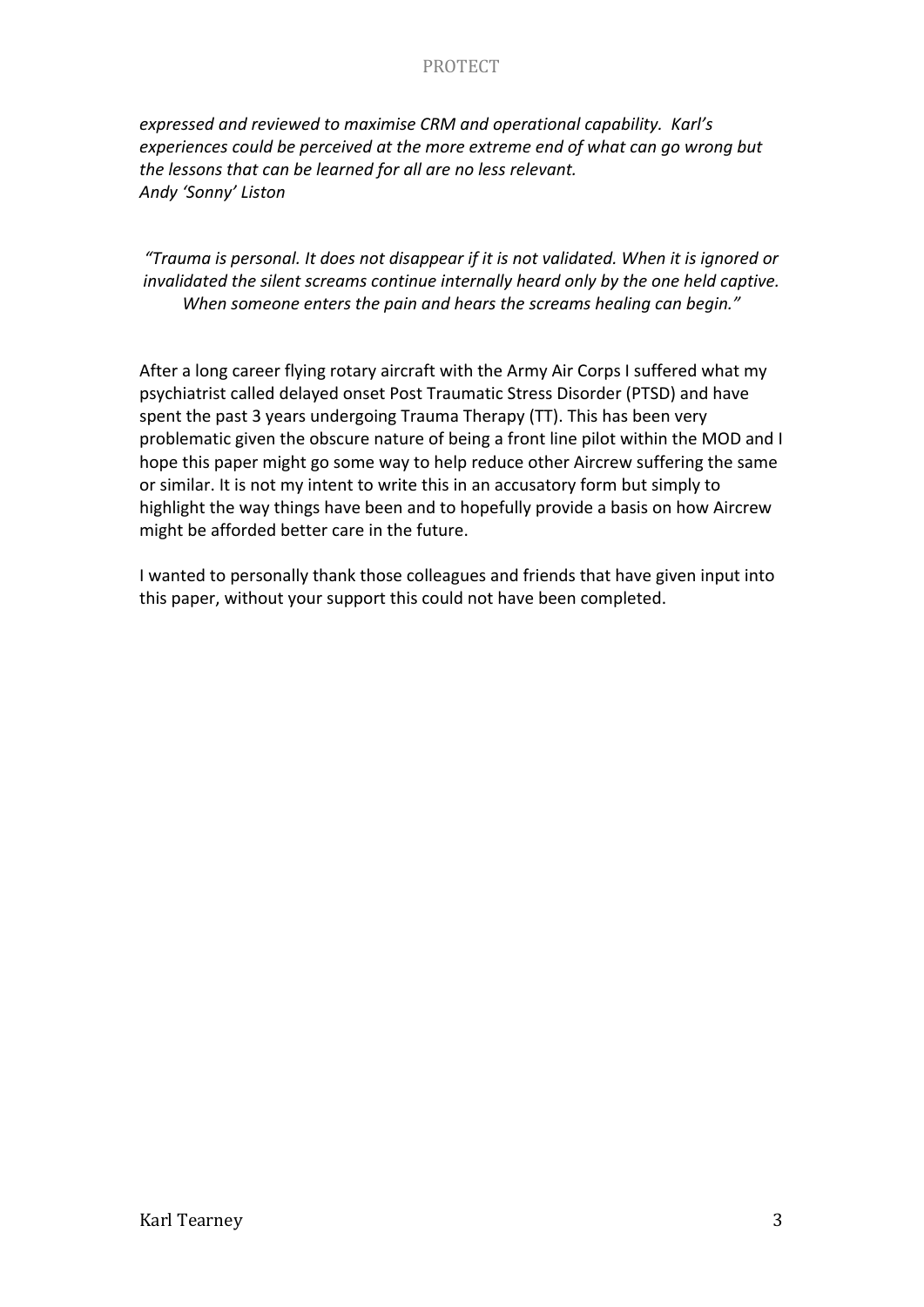#### **Background**

I served in the Army Air Corps (AAC) as a pilot and instructor on more than one type of helicopter and my experience is spread over 3 decades. My service within the AAC was much like any other pilot and included several flying tours and posting types including periods on ground tours.

In 2014 I suffered a complication at work as a result of a clash of personalities, which I tried to address as best as I could but noticed my ability to even carry out the very simplest of tasks had become incredibly difficult. I began crying at night and often for hours without any logical reasoning. I had previously had a bout of depression following a tour in Bosnia in the 1990's as well as whilst serving in Germany in 2012 which perhaps should have been a telltale sign.

I reported to my Medical Officer (MO) at Middle Wallop whom was concerned enough to write to my nearest Department of Community Mental Health (DCMH) whom had a three-month waiting list.

Sadly, my tears then began flowing during working hours and I had no control of them. I was also not sleeping and at times getting irritable as well as very sullen in mood. I had begun to decline to the point where suicide thoughts had begun to be commonplace. 

Eventually one morning at my desk I lost my sense of who I was and could not hear or see anyone. I have no idea how I managed to phone for help but eventually the Padre came to my office and I was taken straight to DCMH.

I have subsequently spent time in the military ward of Parklands community hospital for mental health and had endless sessions of therapy prior to medical discharge in January of 2016.

Since my discharge I have spent 8 weeks in total with Combat Stress who found it impossible to help given the nature of my condition, which is now diagnosed as Severe PTSD and Co-Morbid depression.

It was during this treatment that I met another former AAC pilot as well as 2 Royal Air Force (RAF) pilots who were also finding treatment difficult.

I have decided I need to try to pen as much detail into how as Aircrew we are susceptible to Mental Health issues and more importantly why it is so difficult to treat. 

To those that have little understanding of PTSD I should point out that in my case, it is nigh on impossible to relax as I remain hyper vigilant to threats. I am constantly assessing my surroundings and trying to decide on the fight or flight system that is inherent whilst in danger. There is also the trigger system whereby I am taken by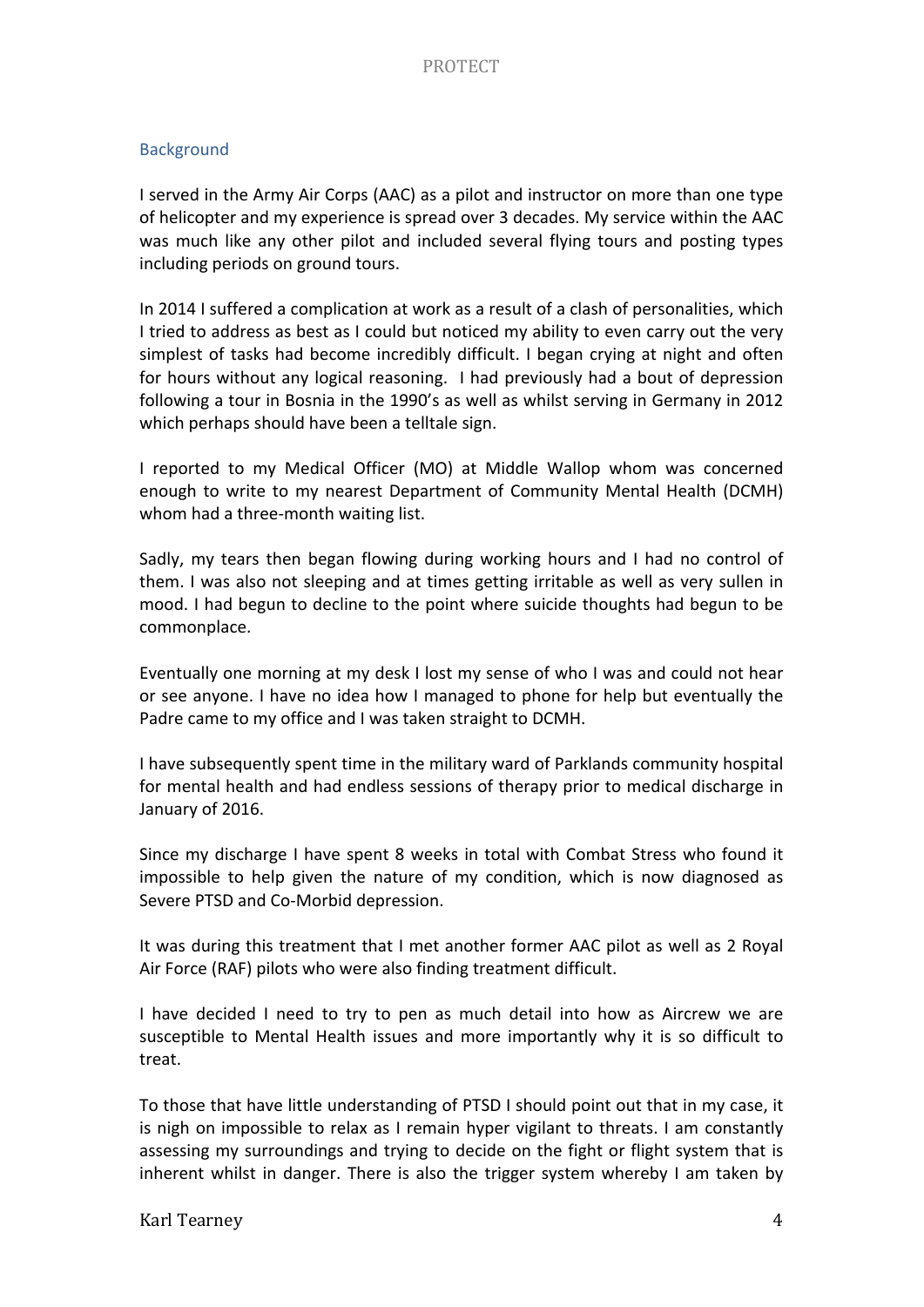surprise, which is usually noise but can also include alerts to the other senses. When this happens it usually triggers a memory, which is usually one of a past event.

I am led to believe that some of the points in this paper have already changed for the better but I write from my own experience only and so apologise in advance for any errors. It should be noted that whilst some changes have been made, that those changes will only address the future and not the past.

Finally, I would like to make some personal suggestions as to how to improve the ability for Frontline Aircrews to carry out their duties whilst reducing the risk of stress or ultimately poor mental health.

#### Risk

It is important to understand that there are several factors that make flying operations quite unique in military terms and I would like to address them below. It is important to understand that  $I$  will no doubt have missed some because of my own poor mental health and so this will not be an extensive list but more one that I have found to contribute to my condition and that I can see having read across to all aircrew regardless of type or role.

- 1. Experience: With experience comes greater responsibility but are Squadron Commanders (OC) really aware of the decisions that are being undertaken by their crews and the impact those decisions carry? Not only is there a complexity of decision making cycles on each and every sortie we must also consider the impact in cockpits of 2 or more aircrew. As an example an inexperienced member of a crew may well not agree with the decisions made but be too worried to speak up or indeed fight their own inner demons with regard to the mission or sortie.
- 2. Mission Command: The way of the aviator is to have a full and factual debrief after each sortie which includes highlights and lowlights. This is known as constructive criticism and I wholeheartedly see its purpose but how does this help individual aircrew that have often performed at the cusp of constraints, in high intensity conditions and often in the tightest of timelines? Squadron Commanders need to understand or at least look at sorties from an overarching point of view that takes in to consideration not only the various conditions but also the level of complexity over the experience and then merged with their own ability as its far too easy to be analytical at leisure.
- 3. Squadron Command: Are the correct people being given the correct grounding for Squadron Command? In the Army, officers have to fill a role outside of flying before returning to become an OC. Does that really qualify them for being able to honestly judge individual Aircrew personnel as much as they should? Perhaps aircrew should be taken away from the traditional promotion cycle and afforded better chance of gaining the experience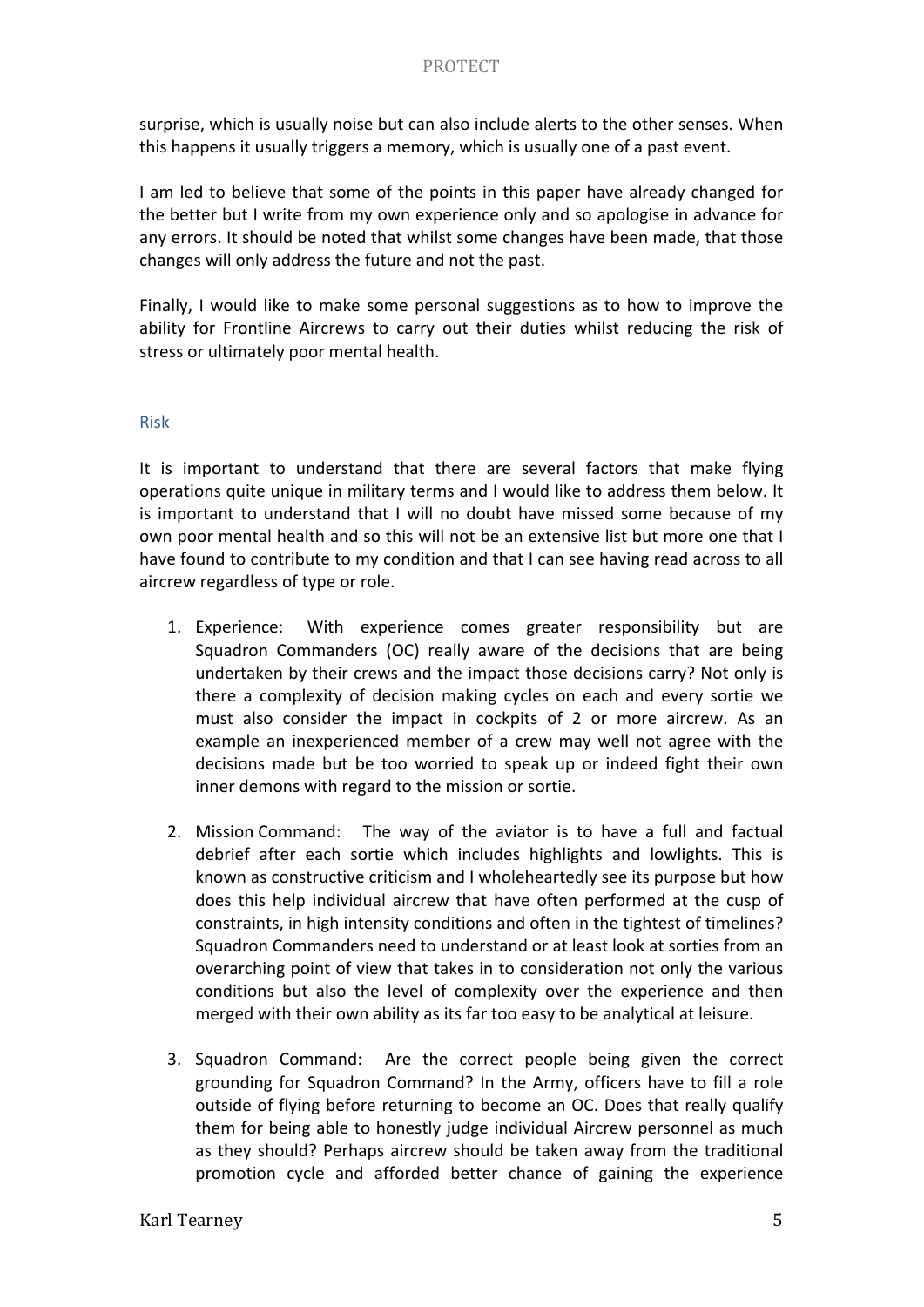necessary to better manage aircrew and then able to morally judge suitability as well as functionality.

- 4. Crew: Throughout my flying career I flew with so many people and very rarely in a permanent crew basis. That may seem unimportant but all these years later I realise I have nobody to talk to regarding sorties that may or may not cause my PTSD. The difference that simple factor makes in comparison to a platoon that fight from a permanent base for 4 months is gigantic, as they can all talk one on one or as a group until the end of time. Our inability to do this very simple thing is incredible and very much ignored. The importance of Crew Resource Management (CRM) is so important in sustaining greater mental health.
- 5. Sortie profile: Are there any sorties on operational tours that are not of the utmost importance? The level of responsibility in saving life is fundamental toward our own sense of self worth. Aircrews are in the business of saving life be it in the form of rescue, supply, or armed action the responsibility is the same. Whether in a combined or single aircraft operation the enormity of each sortie has a profound effect on the brain and in particular with the "could I have done any better!"
- 6. Aircrew Persona: We are all of us extremely proud to fly in the military and as a result of the nature of flying it seems to attract very confident people whom really don't cope very well with failure. That confidence also provides a mask that aircrew are untouchable and consequently not in need of any special treatment when in fact it's quite the opposite. We must recognise that aircrew are human, have feelings and are no more robust that any other service person.
- 7. Aircraft: I don't propose to suggest our aircraft are in any way inadequate but there are issues such as fitted for and not with, or urgent operational requirements (UOR) only arriving on operations. The lack of real time training only adds pressure to aircrew and especially whilst on mission specific training (MST) sorties. The financial constraints that are part of the over burdening affect on the Ministry of Defence (MOD) are of course extraordinary and whilst I understand very little can be done about that, the prevalence of such decisions must be taken into account when considering stress loading on aircrew.
- 8. Training: Are our training courses really up to date and are they really delivering aircrew that are able to cope with the extra burden of operational flying? I would suggest most courses are far too complex given the nature of the amount of equipment inside a cockpit these days and they have to be simplified. Are vector diagrams and engine components really that important?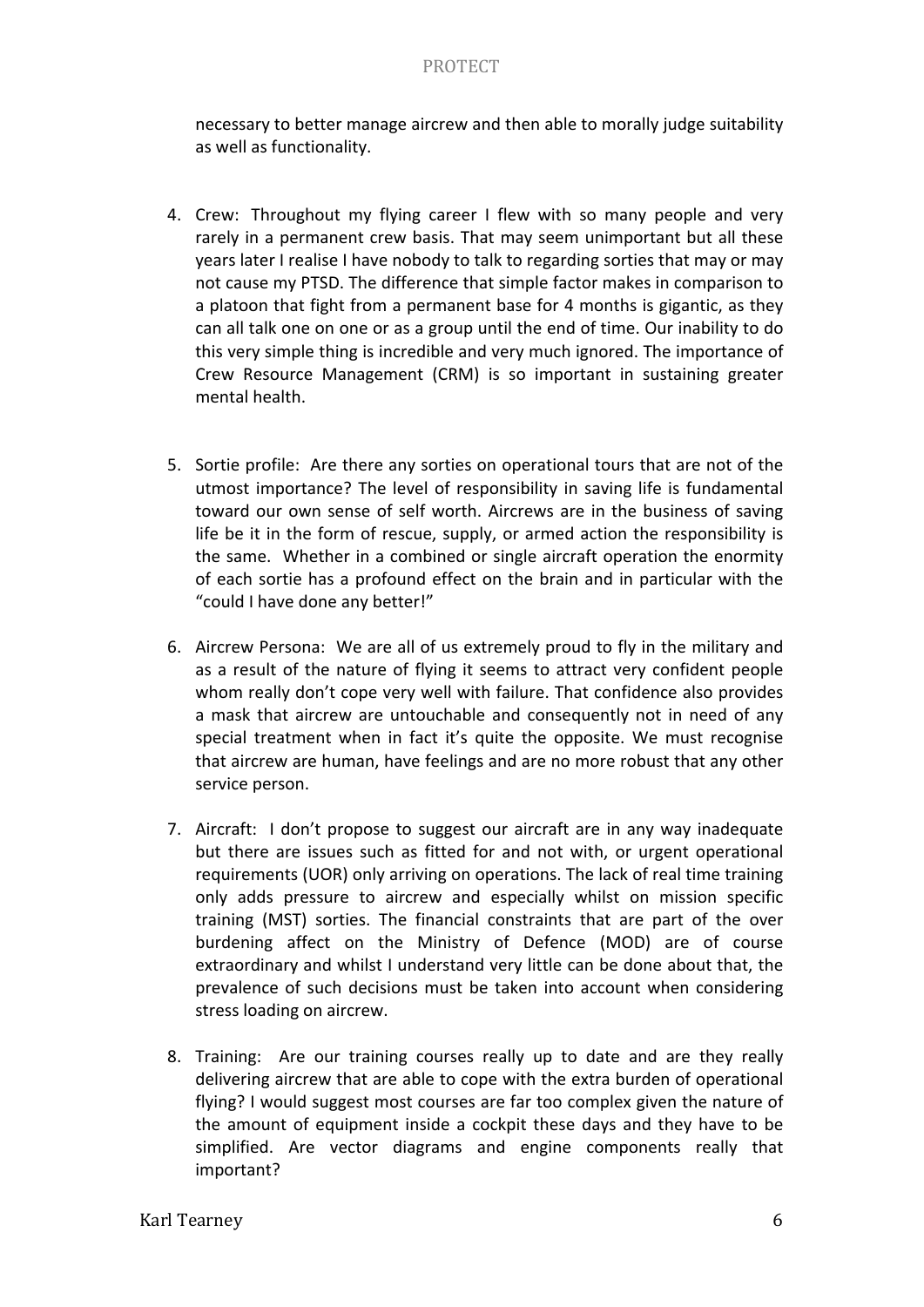9. Currency: Again are we overburdening our aircrew? The opportunity to take a holiday for 2 or 3 weeks with families is far from easy. That not only brings about stress for the aircrew but also stress in the family home. We have to recognise that we can't just consider the affects that work may have on stress loading but also how we manage time off effectively so that it enhances family life.

10. Aircraft and simulator availability: These have to be able to cope with the demands of training. Simulation must be kept as up to date as the aircraft and in some cases prior to aircraft upgrades. As more and more of the training and currency, as well as mission training are handed over to simulation then much more impetus must be given to supporting such simulation in order to make it as realistic as possible and in a timely manner.

11. Career end: After a long career flying in the military the brain can struggle with what I would call a calming affect. Again, I have no science to prove what I am saying is correct but several former pilots have discussed this happening to them. Loss of high tempo workloads as well as the expectant continuation of flight and the way the brain deals with it leaves us with an emptiness inside our brain. If that then allows our mind to begin to process all of the imagery, noise, and emotion that had previously been locked away then the steady slide into depression can be misdiagnosed as missing flying in the Military. The stark reality is that actually in some cases the opening of Pandora's box so to say is very prevalent. We must ensure people are aware of this.

# **Stress Factors**

In this section I would like to explain the often disregarded or even simple demands expected on aircrew whilst on frontline duties by using a couple of examples.

Example: A helicopter with a crew of 3 are given the task of providing top cover to a vehicle convoy for 90 minutes in a given hostile theatre. They have briefed and gained subsequent authority. They have good communications with the command system as well as the convoy commander (note: not always the case) and operate within their trained sortie profile.

How much if any thought at all is given to the level of responsibility to that 3-man crew? Take for example the convoy has 30 vehicles, each with a crew of 3 which means they are now responsible for 90 people as well as the vehicles and any effect on civilian casualties should something occur.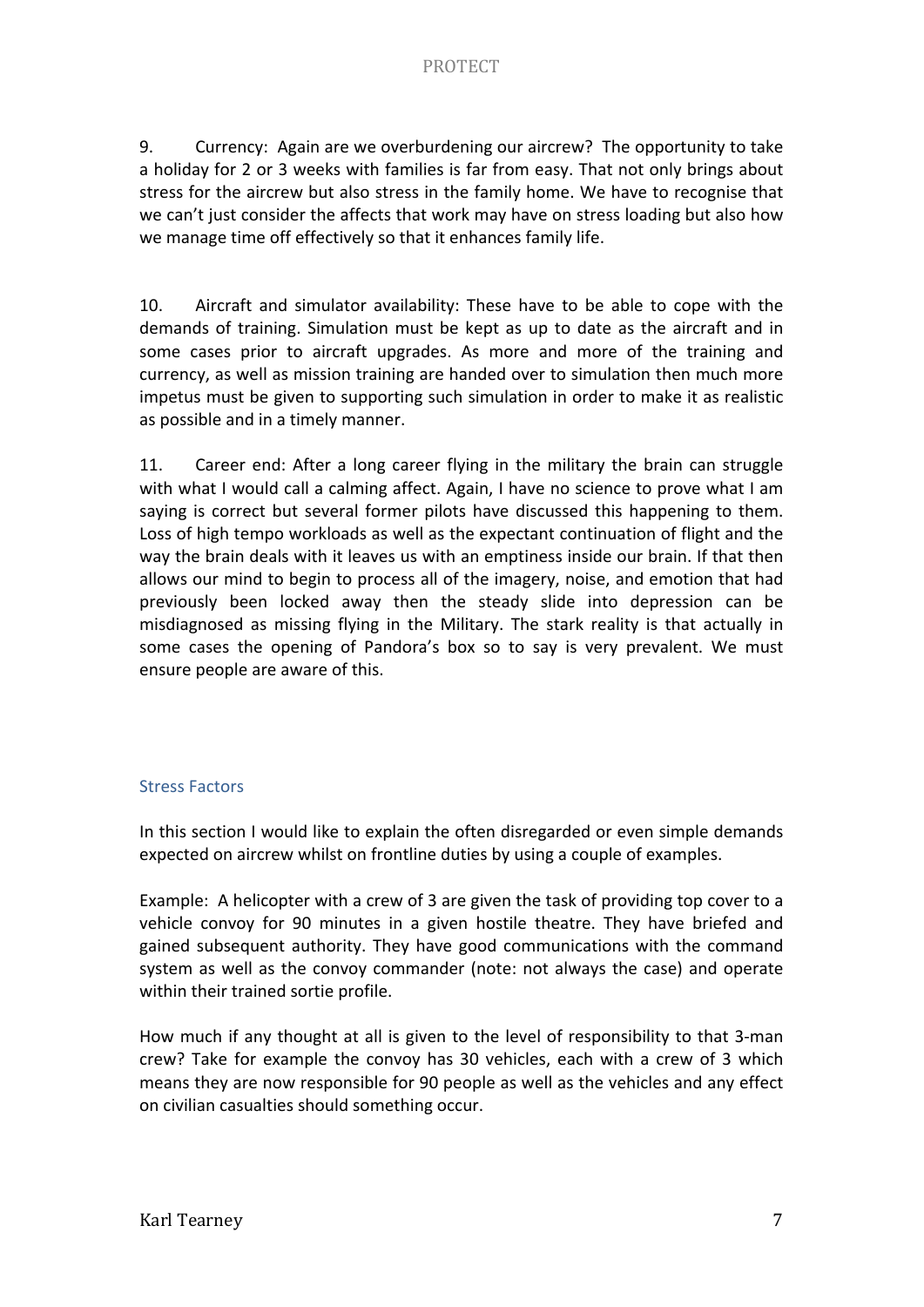I wonder how many OC's even contemplated the effect of just that one sortie on the crews mental health or indeed stress and especially when adding weather, aircraft fit, and density of hostile action.

Let us assume that the sortie was successful and after 90 minutes the crew were then able to carry out a relief in place and return to base. At point of recovery there seems no further action necessary and so the crew can then ready for the next sortie. But just how much of an affect has the sortie taken on each member of the crew and to what varying amounts? Would any of the crew be monitored for any signs of stress?

I wonder if the affect of the mixture of decision cycle, speed of delivery, anxiety of loss of own aircraft or a vehicle and any CRM issues between crew would cause a stress loading that might not be immediately apparent

Alternatively, another scenario may have included destruction of a vehicle or even loss of life due to a roadside bomb. Now the matter takes a completely different direction about how the 3 members of the crew remember that one sortie. But I would suggest that once again there was little change with regard to monitoring the crew or even discussing the effect on their feelings. What I would suggest is that the sortie would be debriefed as to why they hadn't prevented the attack even though the odds of sighting a buried bomb were probably magnificent.

This is just one example that will have happened on operations and have probably not ever been properly looked at with regard any mental health issue. Perhaps if this is now put into another perspective, which is the example was the middle sortie of 3 for the crew that day! In between each of the 3 sorties they had just enough time to debrief and then continue onto another sortie. Upon landing after the third sortie that day would they have the ability to fully debrief each of the 3 sorties?

Granted a lot of aircraft have electronic memory, which can be used to debrief a sortie, but how does that analyses the effect on a crew both physically as well as mentally? 

Herein lies the real problem, which is that as aircrew, people may fly 3 sorties every day for 2 months and with different crew make up in aircraft with differing levels of equipment. They will often then wish to sleep or relax a little in their own space or spend time with friends.

If we consider the Infantry Platoon once more but this time in an after-action scenario they are all now recovering together and will be able to easily discuss the events of the day whilst maintaining the equipment as readily as possible in case of further action. I would suggest this is a great way of distressing as well as desensitizing the effect of the day. In comparison when looking carefully at risk 1 to 10 our aircrew are not really able to offload any thoughts of the day as it's just not the Aircrew way.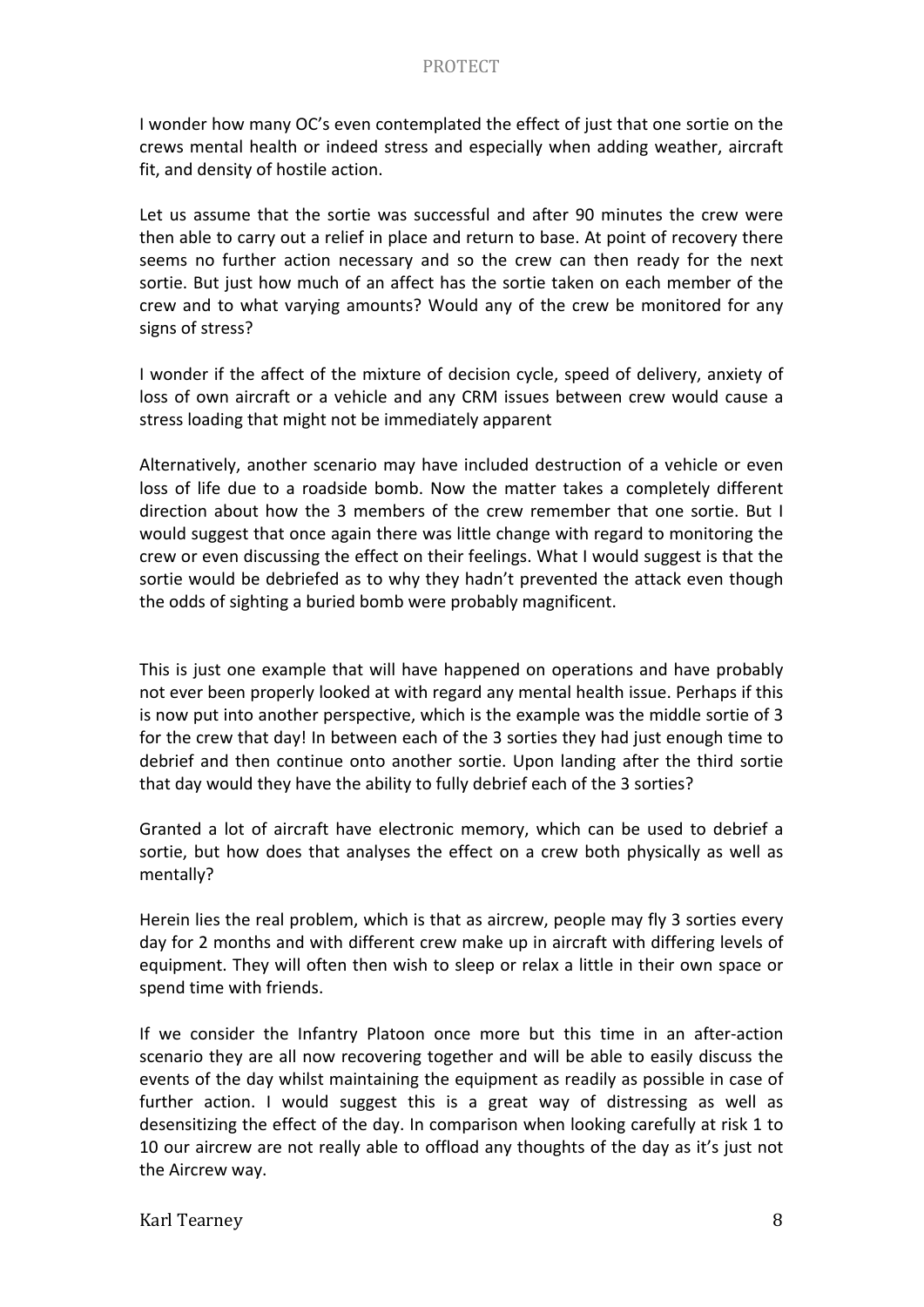In isolation, this one sortie example may seem to be off a low threshold in the daily duties of frontline aircrew but consideration has to be given to the cumulative buildup of sorties and the effect on the mind.

In my own case I now struggle with a myriad of sorties and how I behaved on each. I can hop quite frequently through several incidents and in different Theatres of Operation (TOO)at quite a pace. My triggers are so wide and varied that it's impossible to predict what my brain may visualize in response to being stimulated unexpectedly. 

Of course, there will be a myriad of other stressors that occur in daily life that may include family problems, finances, illness and life in general. These in isolation are probably manageable but not when allied to the stress factors I have already highlighted. 

#### Learned lessons

In this section I would like to explain some of the events that happened to me once it became obvious that I was unwell. I will cite certain events that may seem unsavoury and I am not wishing to cause any issues with regard accusations but it is important to highlight them one by one.

- i. Chain of Command (COC): I felt very much alone once my decline into poor mental health began. I no longer felt part of my regiment and one person in my COC made things very difficult for me. I was ridiculed and made to feel like I was a fraud. At one point this person told me that I wasn't unwell and I should be ashamed that I was tying up the medical assets that should be dealing with real injuries. As you can imagine that had a dire affect on any recovery I was struggling to make. I should point out that this person was not aircrew trained.
- ii. Medical care: My MO who was a civilian was exemplary and I really couldn't thank her enough. She was however bound over by the moronic system that prevented her from helping me recover mentally as my Unit maintained command of me despite me being signed off work. This meant that I had to keep returning to the work lines to hand in paperwork, which in turn meant once again having to face the bigotry of suffering with a mental health condition.
- iii. Mental Health Treatment: In my own view the Department of Community Mental Health (DCMH) are not able to treat aircrew effectively as their therapy is often nugatory and presumes the stressor has come from a single moment in time and not over a career. Added to this is a complete lack of knowledge toward aviation or indeed the amount of time spent on sorties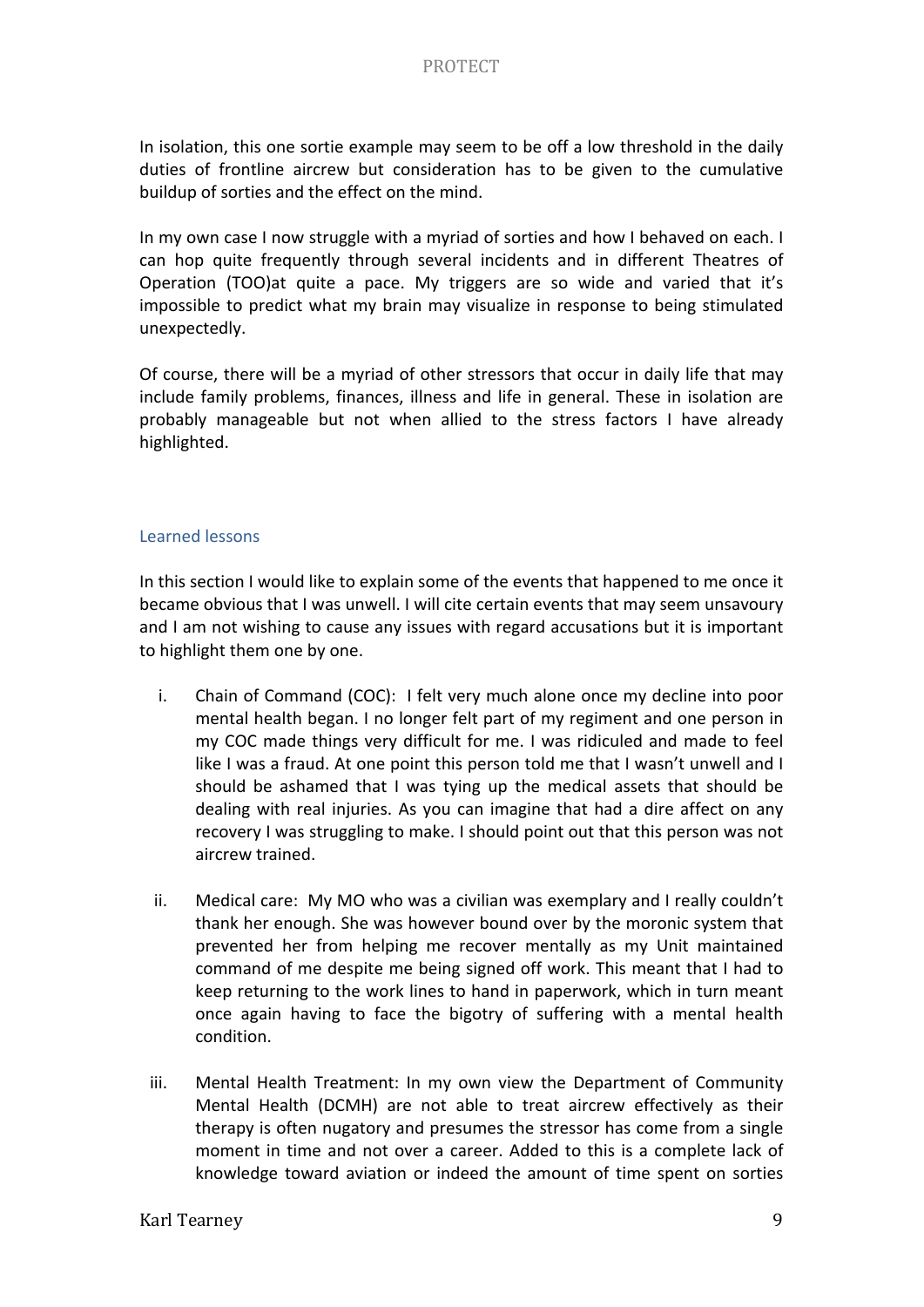and their variety. I should also add that I felt humiliated in a great deal of sessions as my perceived level of intelligence was much lower than it actually is/was. 

- iv. Wounded Injured Sick (WIS): My time spent as a WIS was very difficult as again it left me within my unit command structure. There are some very good activities available such as adventure training, which are incredibly rewarding toward poor mental health. My trouble was that whilst my MO was extremely positive about this my COC was the very opposite.
- v. SJAR/OJAR: This may seem unimportant but my very last report was written for the period that I was extremely ill yet had tried my hardest to continue at work. My MO had suggested quite strongly to my CO that my workload be reduced. My subsequent report made no allowance for my deterioration mentally and again it sent me spiraling toward suicide ideation.
- vi. Medical Discharge: I couldn't argue that this was the best course for me but only because of the way some in my unit had treated me. Had I been afforded greater empathy and understanding I truly believe my mental health would not have gotten so bad as to reach a level where I became a sufferer of PTSD. Had at the very infancy of my condition, I been treated with respect and kindness as well as understanding I may very well still be flying today.
- vii. Armed Forces Compensation Scheme (AFCS)/War Pension: I just cannot find any words of kindness toward the system set up to look after injured service people. The mention of PTSD simply conjures disbelief of the condition it seems.
- viii. Combat Stress: I have been fortunate to spend 8 weeks under care of this great charity. The enormity of my condition became apparent whilst there. My therapist could not make any headway toward treating me as the complexity of my PTSD and the amount of trauma episodes is just unfathomable.
	- ix. National Health System (NHS) Community Mental Health Team (CMHT): In the 18 months since my discharge I have witnessed a monumental amount of change toward my condition. I feel that the manner in which we are simply expected to find help within the NHS is abhorrent and a full handing over by DCMH must be made in future. The NHS are under enormous pressure to play catch up with Combat PTSD as they were simply unable to help given they had no experience of it as it had been traditionally looked after by the military.
	- x. Employment: I remain unable to work because of the various factors surrounding my PTSD and do not qualify for any benefits of any kind because of my pension. I am content that monies should be directed at the needy but had hoped that I might have been shown some kindness by my former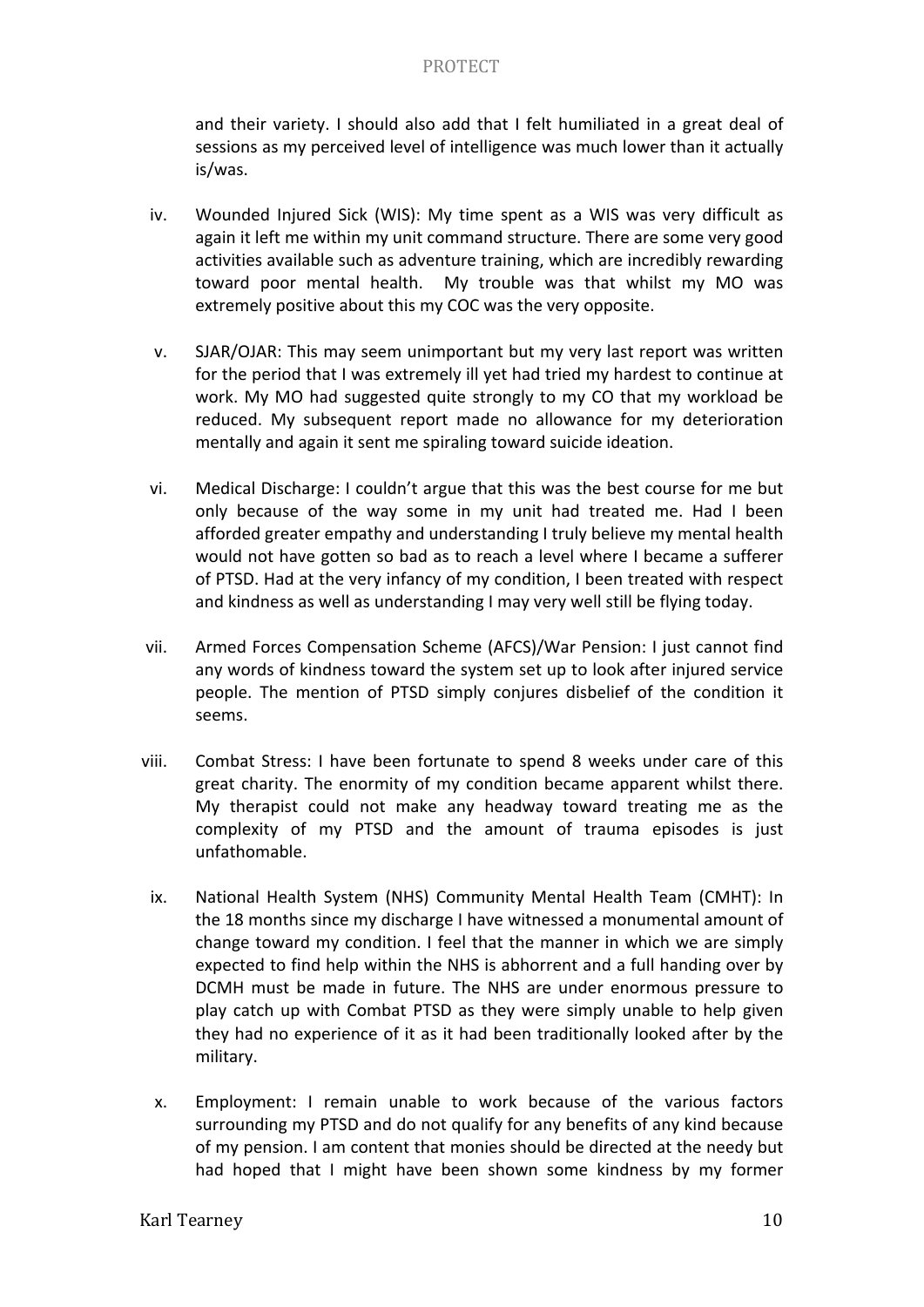employer and especially the AAC. It's been very difficult to find any focus whilst being unemployed and my future as a pilot of any sort is now no longer an option. Fortunately for me I have found solace in poetry and there has been interest from the Capital, which I hope to pursue in the next year or so. 

*Interestingly* when I complained to the War Pensions and declared I was no longer *able to work as a pilot because PTSD precluded me they agreed and simply suggested I* could be a Chief Executive Officer (CEO) within the Civil Service. At no point did they pay any regard to my being signed off work, my condition and indeed my ability to *work with sensitive information.*

# Civilian Sector

The level of responsibility that all pilots and aircrew are under daily is incredible and often taken for granted. The structure of flying in the civil arena is very complex and understandably so as safety has to be paramount to preserve life whilst carrying out a service. However I have to acknowledge that there are factors that appear to be ignored although I am assuming that the affect on mental health is largely ignored I hope that in some parts of the civil market I may be wrong.

I would like to cite just two examples that may incite further discussion in the briefing rooms of non-military piloting.

- 1. A large passenger jet has to land in a severe cross wind and being that the flight is a commercial one there is probably very little choice to divert. Lets now add that the aircraft has 300 passengers aboard and another 300 waiting to board on turn around. The level of responsibility for the crew is enormous, not only because of the need to fulfill the commercial contract, but also the incredible thought of disaster. This may happen routinely every month and to a large extent just be a part of the job.
- 2. A police helicopter is working above a fire in a large building with several people trapped. The aircraft cannot approach the building and the crew cans only direct emergency crews to assist if they in fact can. The crew witness loss of life and so a sense of helplessness. This sense of helplessness is further exaggerated by the very nature of their role to protect the general public from harm.

In both cases the level of responsibility is something only those that fly will ever understand. Nobody outside of the crew or crews will ever properly feel the intensity of brain activity and emotion. Sadly on the whole I understand that these examples are just a small part of what is probably a daily influence on the mind whilst flying.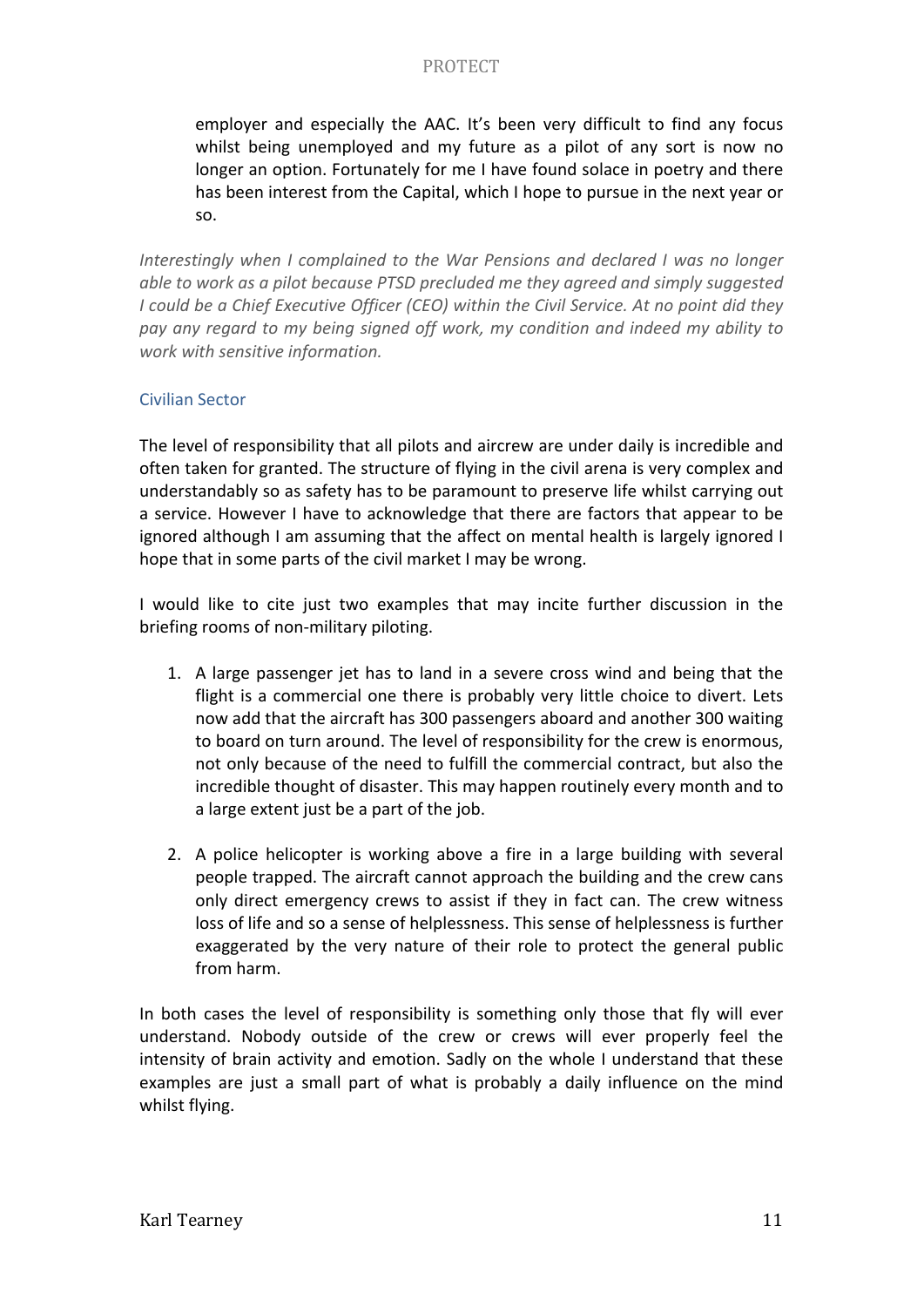The ability to talk freely, and recognise the intensity of feelings generated by flying must be more widely accepted and Captains must be encouraged to engage with crew on such matters after flight. 

Furthermore, there must be greater ownership by management and indeed authority as to why greater empathy is not routine. To simply assume any formal slide into depression might be the persons fault and not one that has surfaced after a long period of flying is grossly unfair.

I would implore that greater care of all of those people operating in cockpits throughout the globe be given and without the threat of grounding or even worse, loss of earnings. We must begin by taking care of one another and being able to speak freely is the first step toward that.

#### **Moving Forward**

I have spent a great deal of time considering this and have tried to look at the easily attainable. There seems little point in adding further burdens on Aircrew with education regarding Mental Health but some simple changes in attitude as well as life changes may be useful. I have listed them below, although not extensively and I would welcome further suggestions from those more qualified than me in the matter:

- 1. Mental health first aid training should be made mandatory in frontline Squadrons with at least one person being trained and then becoming the source of help toward both the chain of command and also the aircrew. Perhaps this might be appointed to a ground tourist but they should have experience of an aircrew role.
- 2. Aircrew must be encouraged to be more aware of their own mental well being and a particular emphasis be made toward reducing the bravado of being in that particular role. Just like the heads together campaign, being free to talk over such matters must become ordinary and without fear of being grounded or discharged.
- 3. The stigma of stress and poor mental health must no longer be treated as a weakness because it is after all our mind trying to deal with the events that it has been subjected to.
- 4. Training could be simplified as years spent under the pressure our trainees are presently going through is probably not the very best of grounding to prevent stress.
- 5. Mission training and or theatre specific training must be made available with the very best of available simulation so as to get people ready for deployments. Those sorties should include a debrief of the affects on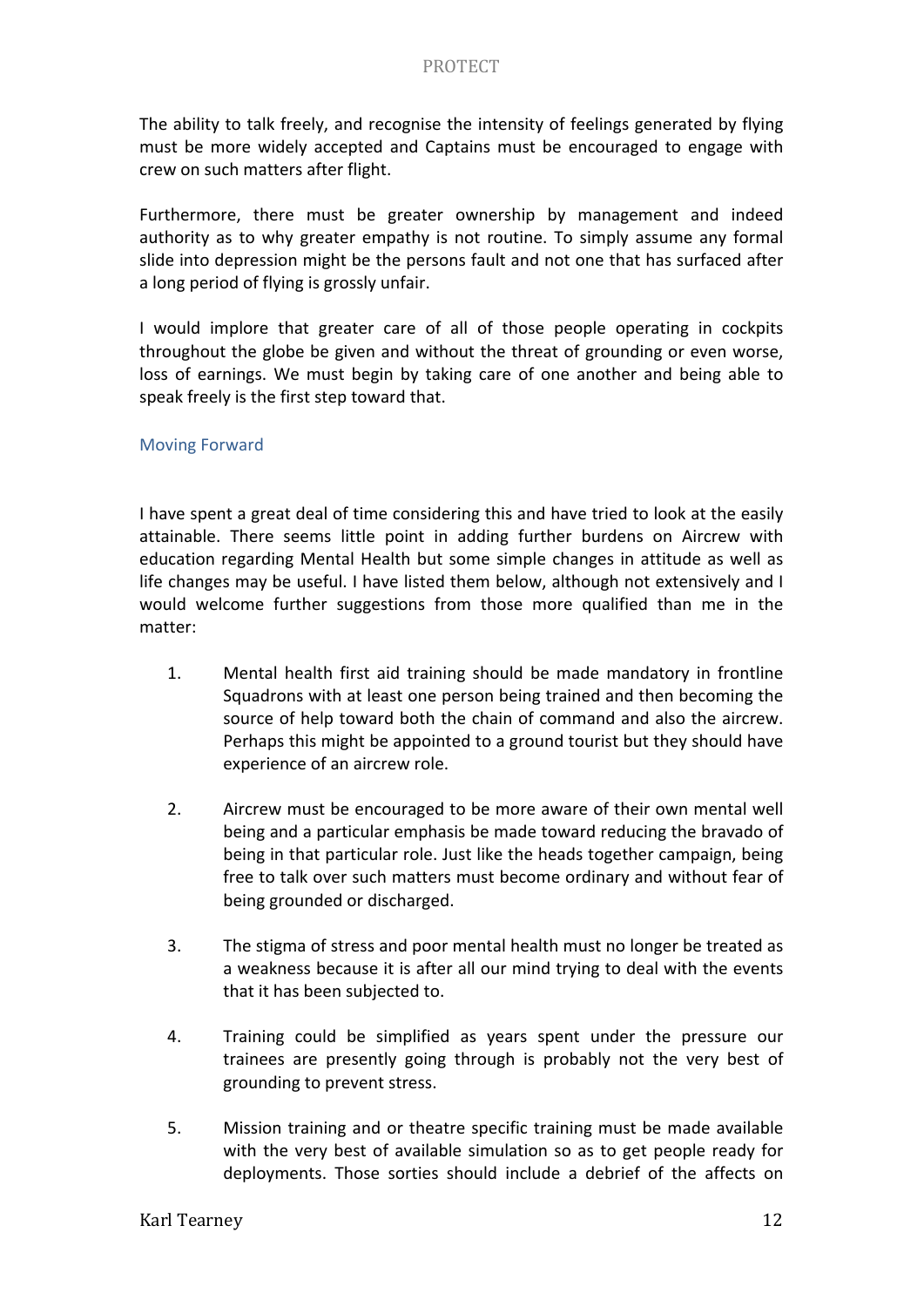mental health in order to enable crews to better understand and become open to their feelings.

- 6. More emphasis should be given toward unit cohesion and in particular things like adventure training, which are low cost in maintaining a better ability to truly experience stress in a group and then work on overcoming it.
- 7. Much greater importance needs to be made in bringing the family into focus. They are probably the very best at understanding the affect on all of those serving in this unique role. They should be included in Squadron life and a greater emphasis should be made to return to the long lost Squadron family ethos. Squadrons are too overburdened with training and deployments and this area has long been retired. Families must be allowed to help as they have the skill to do so.
- 8. Currencies seem all too easily added and I wonder if anybody has actually carried out a study of their necessity and time constraint. I would hope that command might co-ordinate these professionally and with advice, which should include medical as well as welfare.
- 9. The can do attitude should also be addressed in line with the rest of the Services. Commanders must be encouraged at times to put the welfare of their staff first. Until Squadrons are fully manned their role within the military should also be reduced until they can declare a reasonable ability to be fit for frontline duty.
- 10. The annual aircrew medical should include a focus on stress and addressed accordingly. This shouldn't become a worry but more a friendly shoulder and that would allow a unit doctor to better brief the Commanding Officer (CO) on the affects of duty within that particular unit.
- 11. Aircrew should be treated as human beings, which must include focused career planning. I am aware of the Royal Navy ship to shore routine, which I would suggest could be implemented by the other two services.
- 12. The unit Padre is an essential part of the Unit/Station and should be welcomed into crew rooms and Squadron lines. The ability of being an outsider but on the inside is so important and they should also be mental health first aid trained.
- 13. DCMH should be encouraged to become aware of life as Aircrew both in a Sortie profile but also in the amount that are carried out by crews.
- 14. Any ill practice within a unit with regard to the treatment of poor mental health should be managed much better. Nobody should be made to feel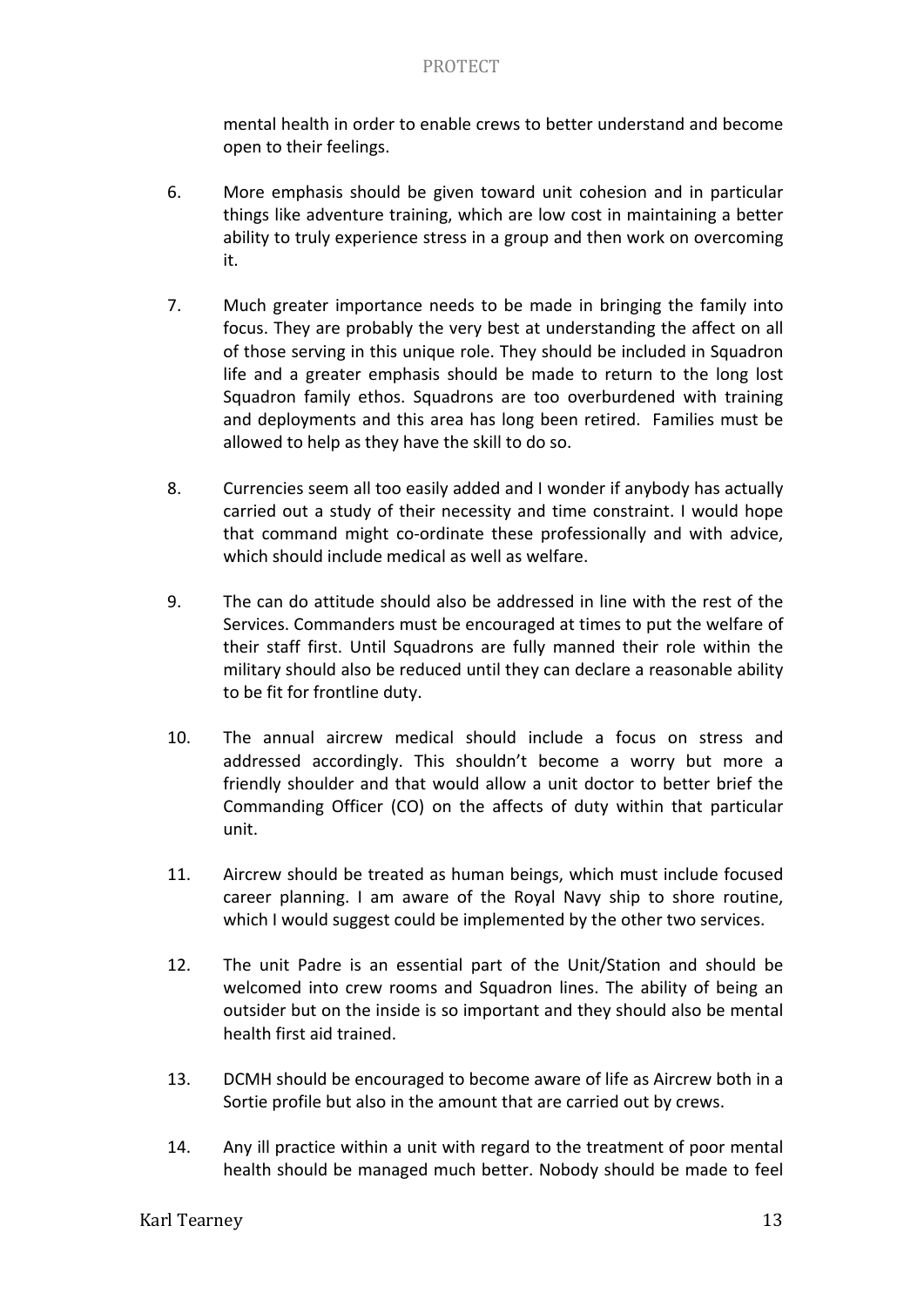guilty or even inferior for flagging up concerns with regard their health or even that of others.

- 15. Aircrew on operations should be afforded more rest and recuperation than they presently receive in order to better prevent a reduction in Mental Health. Leave should be encouraged and made easier than it is at present.
- 16. The suggestion that pay compensates higher stress loads is flawed and should not be regarded as so. Personal pay in my view should not be a factor toward expected stressful workloads, as it provides no real medical benefit.
- 17. Brief/Debrief should include an allowance to discuss any stress indicators as and when necessary. Crews should not be made to feel guilty if a sortie is unsuccessful.
- 18. Every member of the aircrew regardless of rank should be afforded time to discuss any issues pertaining to their mental health in an open forum if they feel it may benefit other members of the Squadron. This should never be discouraged and or used as a means to undermine a persons standing or annual report.
- 19. Squadron Commanders should be encouraged to invite any input from their aircrew without recourse, which may involve poor mental health issues.
- 20. Aircrew must be encouraged to look after one another and to be open to discussion without judgement! I would go so far as to encourage them to share experiences and then align any issues as a way of helping themselves whilst helping others.
- 21. A purpose built reduction in workload during the last year of our aircrew career would help reduce the shock affect of no longer flying in the military. This would also allow for better resettlement planning as well as affording people to spend greater time with their families, as it is quite an upheaval. This shouldn't be an end to flying but perhaps a step backward into a non-deployable flying status such as day flying only especially given that a reduction in flying pay already comes into affect.

# Conclusion

I think that as a civilian now I fully understand the amount of duress the Military are under and realise that some great work is being carried out by a number of charities as well as the NHS to alleviate trauma of the brain.